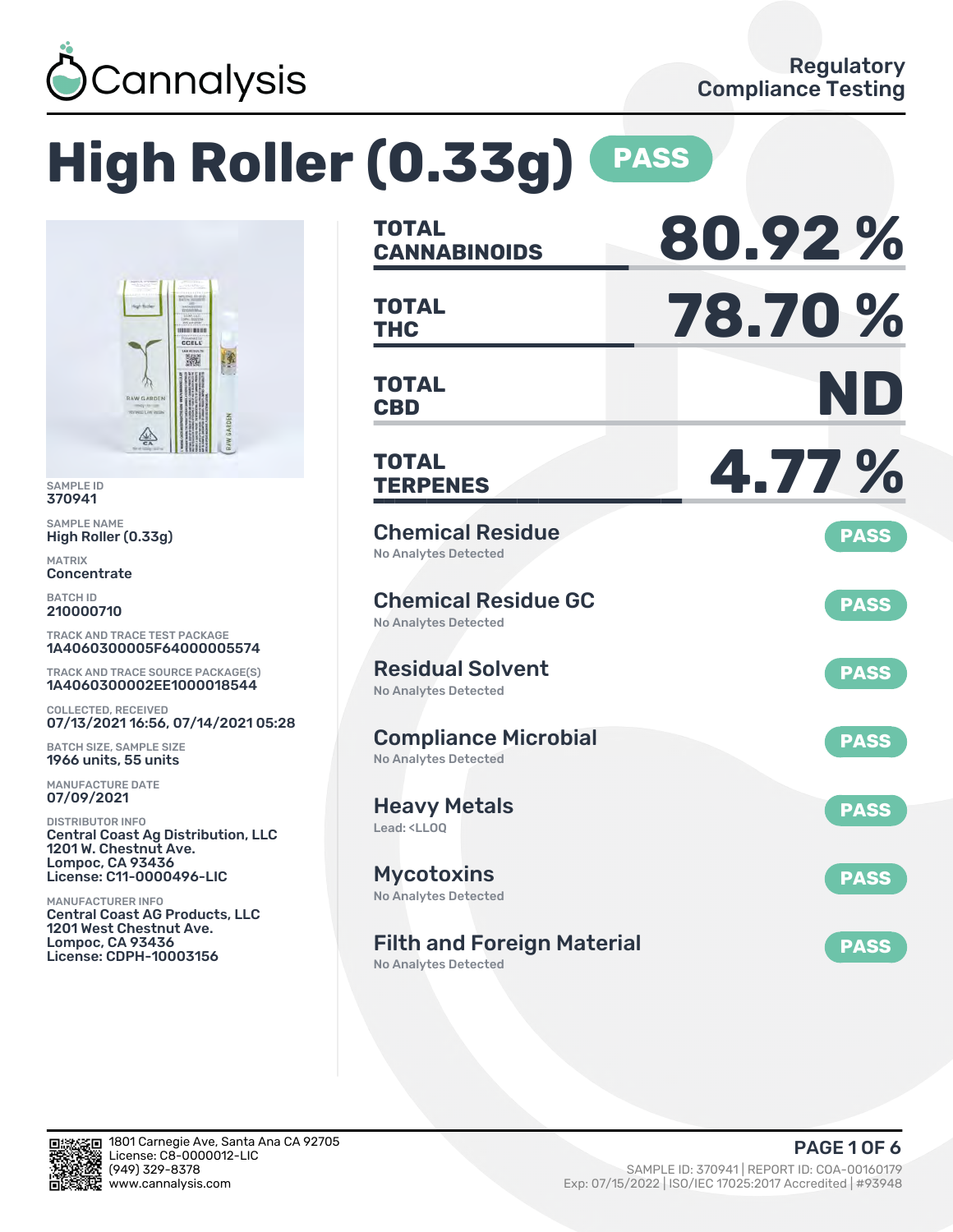

# CANNABINOID ANALYSIS

Total THC,CBD value(s) have been decarboxylated.

| TOTAL THC:          | 787.0 mg/g (78.70 %), 259.71 mg per package |
|---------------------|---------------------------------------------|
| TOTAL CBD:          | ND                                          |
| TOTAL CANNABINOIDS: | 809.2 mg/g (80.92 %)                        |

UNIT OF MEASUREMENT: Milligrams per Gram(mg/g)

| <b>RESULT</b>        |                                                                 |                                                               |                | LOD                                   | LL <sub>00</sub> |
|----------------------|-----------------------------------------------------------------|---------------------------------------------------------------|----------------|---------------------------------------|------------------|
| ND                   | 0.4000                                                          | CBD <sub>v</sub>                                              | ND             | 0.2000                                | 0.4000           |
| 787.0 mg/g (78.70 %) |                                                                 | CBGa                                                          | <b>ND</b>      | 0.2000                                | 0.4000           |
| ND                   |                                                                 | <b>CBG</b>                                                    |                | 0.2000                                | 0.4000           |
| ND                   |                                                                 | <b>CBN</b>                                                    | ND             | 0.2000                                | 0.4000           |
| <b>ND</b>            |                                                                 | CBC                                                           | <b>ND</b>      | 0.2000                                | 0.4000           |
| ND                   |                                                                 |                                                               |                |                                       |                  |
|                      | LOD<br>0.2000<br>0.2000<br>0.2000<br>0.2000<br>0.2000<br>0.2000 | <b>LLOO</b><br>0.4000<br>0.4000<br>0.4000<br>0.4000<br>0.4000 | <b>ANALYTE</b> | <b>RESULT</b><br>22.18 mg/g (2.218 %) |                  |

#### ADDITIONAL INFORMATION

| Method:              | SOP-TECH-001 | Sample Prepped: 07/14/2021 13:00 |                                   | Sample Approved: 07/15/2021 12:48  |  |
|----------------------|--------------|----------------------------------|-----------------------------------|------------------------------------|--|
| Instrument: UPLC-DAD |              |                                  | Sample Analyzed: 07/14/2021 13:03 | Prep-Analytical Batch: 30992-25156 |  |



## TERPENE ANALYSIS

UNIT OF MEASUREMENT: Milligrams per Gram(mg/g)

| TUTAL TERPENES: |  |
|-----------------|--|
|                 |  |
|                 |  |

TOTAL TERPENES: 47.75 mg/g (4.775 %)

| <b>ANALYTE</b>          | <b>RESULT</b>                                                                                                                             | <b>LOD</b> | <b>LLOQ</b> | <b>ANALYTE</b>         | <b>RESULT</b>                                      | <b>LOD</b> | <b>LLOO</b> |
|-------------------------|-------------------------------------------------------------------------------------------------------------------------------------------|------------|-------------|------------------------|----------------------------------------------------|------------|-------------|
| 3-Carene                | <b>ND</b>                                                                                                                                 | 1.000      | 2.500       | Alpha bisabolol        | $0.5257$ mg/g (0.0526 %)                           | 0.1000     | 0.5000      |
| Alpha cedrene           | <b>ND</b>                                                                                                                                 | 1.000      | 2.500       | Alpha humulene         | <lloq< td=""><td>0.5000</td><td>1.000</td></lloq<> | 0.5000     | 1.000       |
| Alpha pinene            | 1.599 mg/g (0.1599 %)                                                                                                                     | 0.1000     | 1.000       | Alpha terpinene        | <b>ND</b>                                          | 0.5000     | 1.000       |
| Alpha terpineol         | <lloq< td=""><td>0.3260</td><td>0.6520</td><td>Beta caryophyllene</td><td>4.150 mg/g (0.4150 %)</td><td>0.5000</td><td>1.000</td></lloq<> | 0.3260     | 0.6520      | Beta caryophyllene     | 4.150 mg/g (0.4150 %)                              | 0.5000     | 1.000       |
| Beta myrcene            | 14.59 mg/g (1.459 %)                                                                                                                      | 0.5000     | 1.000       | Beta pinene            | 2.682 mg/g (0.2682 %)                              | 0.6070     | 1.214       |
| Borneol                 | <b>ND</b>                                                                                                                                 | 1.000      | 2.500       | Camphene               | <b>ND</b>                                          | 0.5000     | 1.000       |
| Camphor                 | <b>ND</b>                                                                                                                                 | 0.1000     | 0.5000      | Caryophyllene oxide ND |                                                    | 0.5000     | 2.500       |
| Cedrol                  | <b>ND</b>                                                                                                                                 | 0.5000     | 1.000       | Cis geraniol           | <b>ND</b>                                          | 1.000      | 2.500       |
| Cis nerolidol           | <b>ND</b>                                                                                                                                 | 2.500      | 5.000       | Eucalyptol             | <b>ND</b>                                          | 0.1000     | 0.5000      |
| Fenchol                 | 1.180 mg/g (0.1180 %)                                                                                                                     | 0.5000     | 1.000       | Fenchone               | <b>ND</b>                                          | 0.1000     | 0.5000      |
| Gamma terpinene         | <b>ND</b>                                                                                                                                 | 0.1000     | 0.5000      | Gamma terpineol        | <b>ND</b>                                          | 0.2090     | 0.5230      |
| Geranyl acetate         | <b>ND</b>                                                                                                                                 | 0.1000     | 0.5000      | Guaiol                 | <b>ND</b>                                          | 2.500      | 5.000       |
| Isoborneol              | <b>ND</b>                                                                                                                                 | 0.5000     | 1.000       | Isopulegol             | <b>ND</b>                                          | 2.500      | 5.000       |
| Limonene                | 17.49 mg/g (1.749 %)                                                                                                                      | 0.5000     | 2.500       | Linalool               | 2.911 mg/g $(0.2911\%)$                            | 0.5000     | 1.000       |
| Menthol                 | <b>ND</b>                                                                                                                                 | 1.000      | 2.500       | Ocimene 1              | <b>ND</b>                                          | 0.1550     | 0.3100      |
| Ocimene 2               | <ll0q< td=""><td>0.3450</td><td>1.725</td><td>P-cymene</td><td><b>ND</b></td><td>0.5230</td><td>1.045</td></ll0q<>                        | 0.3450     | 1.725       | P-cymene               | <b>ND</b>                                          | 0.5230     | 1.045       |
| P-mentha-1,5-diene ND   |                                                                                                                                           | 0.5000     | 1.000       | Pulegone               | <b>ND</b>                                          | 0.1000     | 0.5000      |
| Sabinene                | <b>ND</b>                                                                                                                                 | 0.5000     | 1.000       | Terpinolene            | 2.626 mg/g $(0.2626\%)$                            | 0.1000     | 0.5000      |
| Trans beta farnesene ND |                                                                                                                                           | 2.500      | 5.000       | Trans geraniol         | <b>ND</b>                                          | 0.5000     | 2.500       |
| Trans nerolidol         | <b>ND</b>                                                                                                                                 | 0.5000     | 2.500       | Valencene              | <b>ND</b>                                          | 0.5000     | 1.000       |

| <b>VALYTE</b>         | <b>RESULT</b>                                      | LOD    | LL <sub>OO</sub> |
|-----------------------|----------------------------------------------------|--------|------------------|
| pha bisabolol         | $0.5257$ mg/g (0.0526 %)                           | 0.1000 | 0.5000           |
| pha humulene          | <lloq< td=""><td>0.5000</td><td>1.000</td></lloq<> | 0.5000 | 1.000            |
| pha terpinene         | <b>ND</b>                                          | 0.5000 | 1.000            |
| eta caryophyllene     | 4.150 mg/g $(0.4150\%)$                            | 0.5000 | 1.000            |
| eta pinene            | 2.682 mg/g $(0.2682\%)$                            | 0.6070 | 1.214            |
| amphene               | <b>ND</b>                                          | 0.5000 | 1.000            |
| aryophyllene oxide ND |                                                    | 0.5000 | 2.500            |
| s geraniol            | <b>ND</b>                                          | 1.000  | 2.500            |
| ucalyptol             | <b>ND</b>                                          | 0.1000 | 0.5000           |
| enchone               | <b>ND</b>                                          | 0.1000 | 0.5000           |
| amma terpineol        | <b>ND</b>                                          | 0.2090 | 0.5230           |
| uaiol                 | <b>ND</b>                                          | 2.500  | 5.000            |
| opulegol              | <b>ND</b>                                          | 2.500  | 5.000            |
| nalool                | 2.911 mg/g $(0.2911\%)$                            | 0.5000 | 1.000            |
| cimene 1              | <b>ND</b>                                          | 0.1550 | 0.3100           |
| -cymene               | <b>ND</b>                                          | 0.5230 | 1.045            |
| ulegone               | <b>ND</b>                                          | 0.1000 | 0.5000           |
| erpinolene            | 2.626 mg/g $(0.2626\%)$                            | 0.1000 | 0.5000           |
| ans geraniol          | <b>ND</b>                                          | 0.5000 | 2.500            |
| alencene              | <b>ND</b>                                          | 0.5000 | 1.000            |
|                       |                                                    |        |                  |

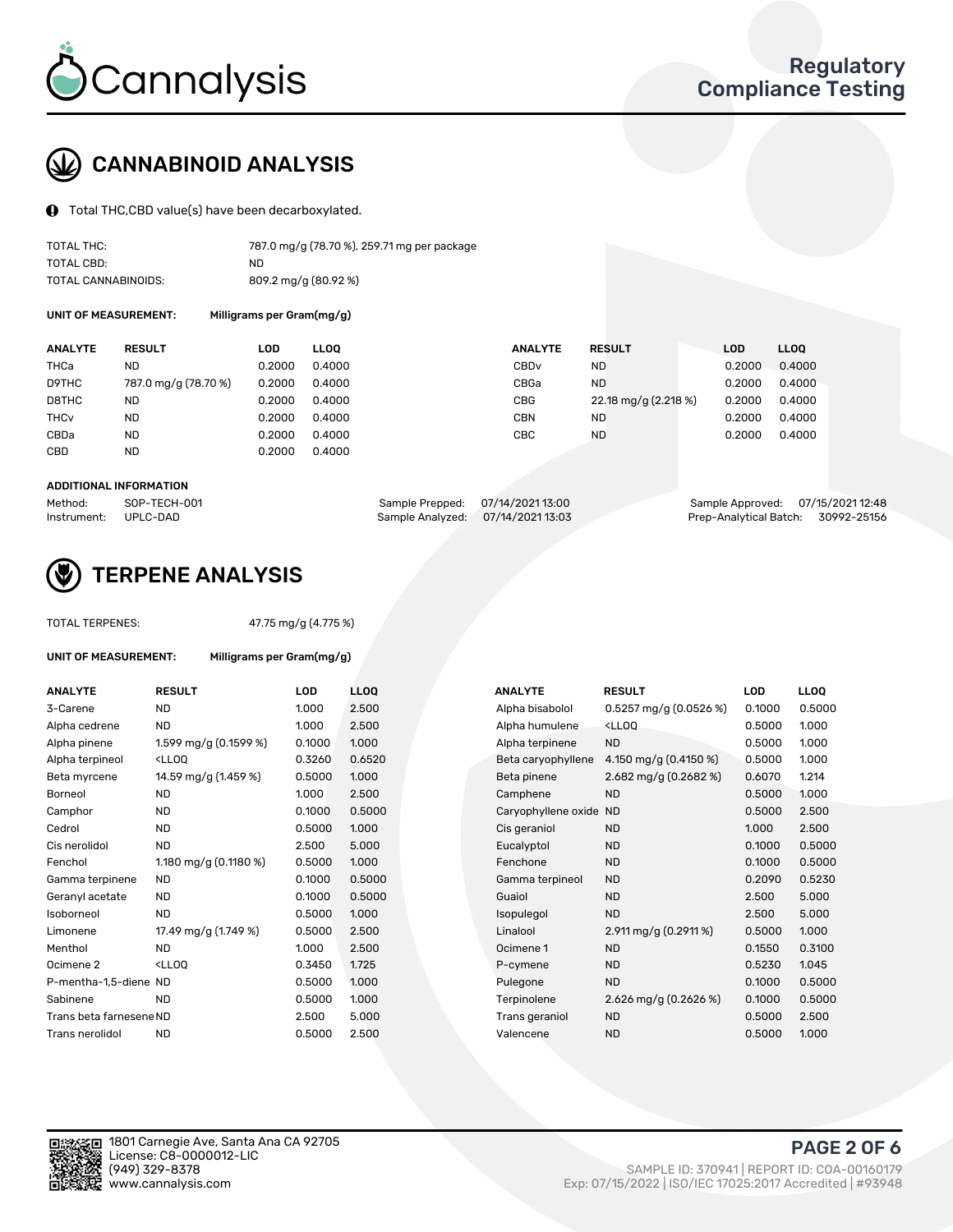

## Regulatory Compliance Testing

#### ADDITIONAL INFORMATION

Method: SOP-TECH-027 Sample Prepped: 07/14/2021 09:57 Sample Approved: 07/15/2021 08:27 Prep-Analytical Batch: 30985-25149



CHEMICAL RESIDUE ANALYSIS PASS

UNIT OF MEASUREMENT: Micrograms per Gram(ug/g)

| <b>ANALYTE</b>  | <b>RESULT</b> | LOD    | LLOQ   | <b>ACTION LEVEL</b> |      | <b>ANALYTE</b>      | <b>RESULT</b> | LOD    | <b>LLOQ</b> | <b>ACTION LEVEL</b> |      |
|-----------------|---------------|--------|--------|---------------------|------|---------------------|---------------|--------|-------------|---------------------|------|
| Abamectin       | <b>ND</b>     | 0.0200 | 0.0400 | 0.1000              | Pass | Acephate            | <b>ND</b>     | 0.0200 | 0.0400      | 0.1000              | Pass |
| Acequinocyl     | <b>ND</b>     | 0.0200 | 0.0400 | 0.1000              | Pass | Acetamiprid         | <b>ND</b>     | 0.0200 | 0.0400      | 0.1000              | Pass |
| Aldicarb        | <b>ND</b>     | 0.0200 | 0.0400 | 0.0                 | Pass | Azoxystrobin        | <b>ND</b>     | 0.0200 | 0.0400      | 0.1000              | Pass |
| Bifenazate      | <b>ND</b>     | 0.0200 | 0.0400 | 0.1000              | Pass | Bifenthrin          | <b>ND</b>     | 0.0200 | 0.0400      | 3.000               | Pass |
| <b>Boscalid</b> | <b>ND</b>     | 0.0200 | 0.0400 | 0.1000              | Pass | Carbaryl            | <b>ND</b>     | 0.0200 | 0.0400      | 0.5000              | Pass |
| Carbofuran      | <b>ND</b>     | 0.0200 | 0.0400 | 0.0                 | Pass | Chlorantraniliprole | <b>ND</b>     | 0.0200 | 0.0400      | 10.00               | Pass |
| Clofentezine    | <b>ND</b>     | 0.0200 | 0.0400 | 0.1000              | Pass | Coumaphos           | <b>ND</b>     | 0.0200 | 0.0400      | 0.0                 | Pass |
| Cyfluthrin      | <b>ND</b>     | 0.4000 | 1.000  | 2.000               | Pass | Cypermethrin        | <b>ND</b>     | 0.4000 | 1.000       | 1.000               | Pass |
| Daminozide      | <b>ND</b>     | 0.0200 | 0.0400 | 0.0                 | Pass | Diazinon            | <b>ND</b>     | 0.0200 | 0.0400      | 0.1000              | Pass |
| Dichlorvos      | <b>ND</b>     | 0.0200 | 0.0400 | 0.0                 | Pass | Dimethoate          | <b>ND</b>     | 0.0200 | 0.0400      | 0.0                 | Pass |
| Dimethomorph    | <b>ND</b>     | 0.0200 | 0.0400 | 2.000               | Pass | <b>Ethoprophos</b>  | <b>ND</b>     | 0.0200 | 0.0400      | 0.0                 | Pass |
| Etofenprox      | <b>ND</b>     | 0.0200 | 0.0400 | 0.0                 | Pass | Etoxazole           | <b>ND</b>     | 0.0200 | 0.0400      | 0.1000              | Pass |
| Fenhexamid      | <b>ND</b>     | 0.0200 | 0.0400 | 0.1000              | Pass | Fenoxycarb          | <b>ND</b>     | 0.0200 | 0.0400      | 0.0                 | Pass |
| Fenpyroximate   | <b>ND</b>     | 0.0200 | 0.0400 | 0.1000              | Pass | Fipronil            | <b>ND</b>     | 0.0400 | 0.1000      | 0.0                 | Pass |
| Flonicamid      | <b>ND</b>     | 0.0200 | 0.0400 | 0.1000              | Pass | Fludioxonil         | <b>ND</b>     | 0.0200 | 0.0400      | 0.1000              | Pass |
| Hexythiazox     | <b>ND</b>     | 0.0200 | 0.0400 | 0.1000              | Pass | Imazalil            | <b>ND</b>     | 0.0200 | 0.0400      | 0.0                 | Pass |
| Imidacloprid    | <b>ND</b>     | 0.0200 | 0.0400 | 5.000               | Pass | Kresoxim methyl     | <b>ND</b>     | 0.0200 | 0.0400      | 0.1000              | Pass |
| Malathion       | <b>ND</b>     | 0.0200 | 0.0400 | 0.5000              | Pass | Metalaxyl           | <b>ND</b>     | 0.0200 | 0.0400      | 2.000               | Pass |
| Methiocarb      | <b>ND</b>     | 0.0200 | 0.0400 | 0.0                 | Pass | Methomyl            | <b>ND</b>     | 0.0200 | 0.0400      | 1.000               | Pass |
| Mevinphos       | <b>ND</b>     | 0.0200 | 0.0400 | 0.0                 | Pass | Myclobutanil        | <b>ND</b>     | 0.0200 | 0.0400      | 0.1000              | Pass |
| Naled           | <b>ND</b>     | 0.0200 | 0.0400 | 0.1000              | Pass | Oxamyl              | <b>ND</b>     | 0.0200 | 0.0400      | 0.5000              | Pass |
| Paclobutrazol   | <b>ND</b>     | 0.0200 | 0.0400 | 0.0                 | Pass | Permethrins         | <b>ND</b>     | 0.0400 | 0.1000      | 0.5000              | Pass |
| Phosmet         | <b>ND</b>     | 0.0200 | 0.0400 | 0.1000              | Pass | Piperonyl butoxide  | <b>ND</b>     | 0.0200 | 0.0400      | 3.000               | Pass |
| Prallethrin     | <b>ND</b>     | 0.0200 | 0.0400 | 0.1000              | Pass | Propiconazole       | <b>ND</b>     | 0.0200 | 0.0400      | 0.1000              | Pass |
| Propoxur        | <b>ND</b>     | 0.0200 | 0.0400 | 0.0                 | Pass | Pyrethrins          | <b>ND</b>     | 0.0200 | 0.0400      | 0.5000              | Pass |
| Pyridaben       | <b>ND</b>     | 0.0200 | 0.0400 | 0.1000              | Pass | Spinetoram          | <b>ND</b>     | 0.0200 | 0.0400      | 0.1000              | Pass |
| Spinosad        | <b>ND</b>     | 0.0300 | 0.0700 | 0.1000              | Pass | Spiromesifen        | <b>ND</b>     | 0.0200 | 0.0400      | 0.1000              | Pass |
| Spirotetramat   | <b>ND</b>     | 0.0200 | 0.0400 | 0.1000              | Pass | Spiroxamine         | <b>ND</b>     | 0.0200 | 0.0400      | 0.0                 | Pass |
| Tebuconazole    | <b>ND</b>     | 0.0200 | 0.0400 | 0.1000              | Pass | Thiacloprid         | <b>ND</b>     | 0.0200 | 0.0400      | 0.0                 | Pass |
| Thiamethoxam    | <b>ND</b>     | 0.0200 | 0.0400 | 5.000               | Pass | Trifloxystrobin     | <b>ND</b>     | 0.0200 | 0.0400      | 0.1000              | Pass |
|                 |               |        |        |                     |      |                     |               |        |             |                     |      |

## ADDITIONAL INFORMATION

Method: SOP-TECH-002 Sample Prepped: 07/14/2021 14:14 Sample Approved: 07/15/2021 17:19<br>Instrument: LC-MS/MS Sample Analyzed: 07/14/2021 15:21 Prep-Analytical Batch: 31005-25171 Prep-Analytical Batch: 31005-25171

PAGE 3 OF 6

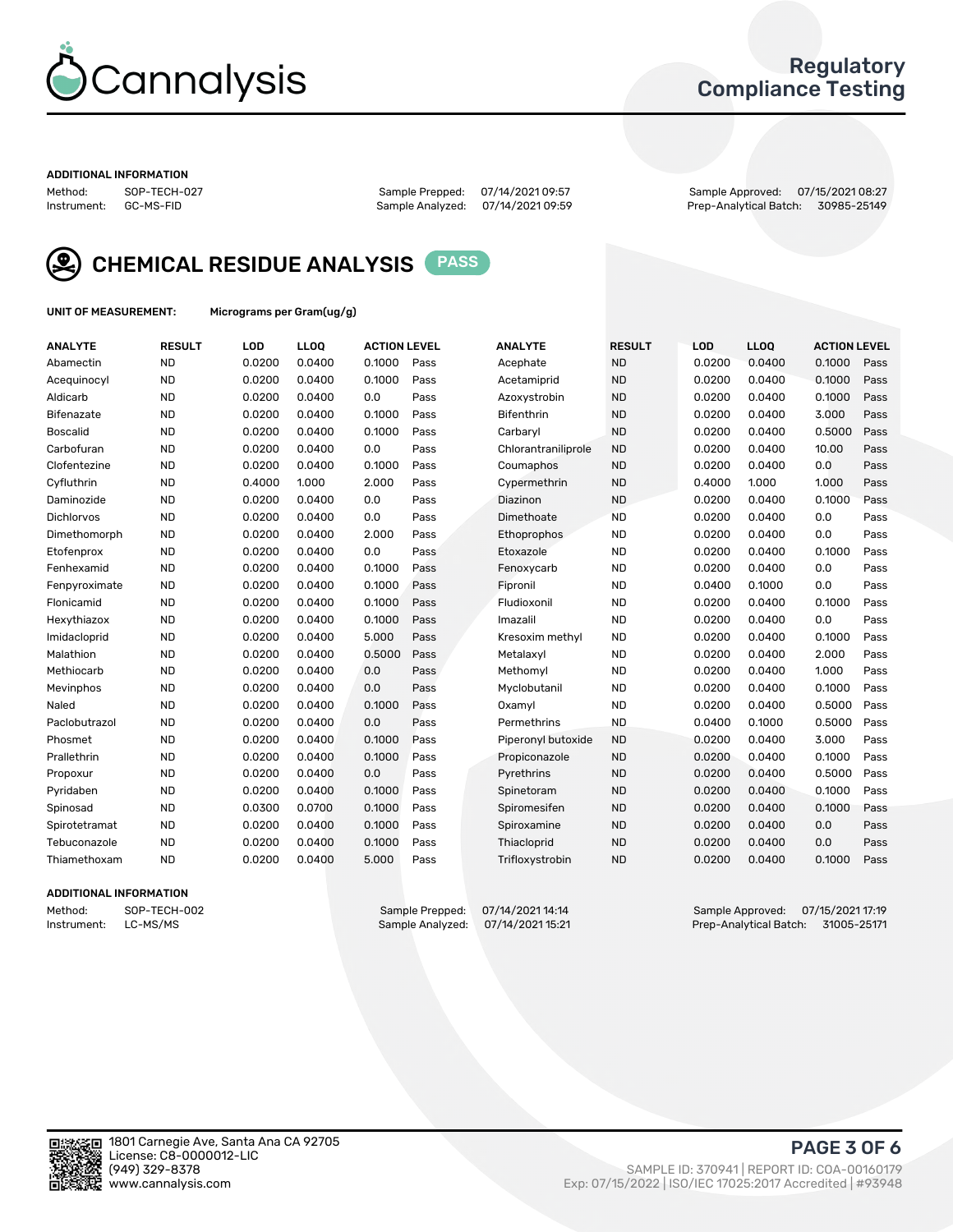

# CHEMICAL RESIDUE GC ANALYSIS PASS

| UNIT OF MEASUREMENT: | Microgr |
|----------------------|---------|
|----------------------|---------|

rams per Gram(ug/g)

| <b>ANALYTE</b>                                          | <b>RESULT</b>            | LOD    | <b>LLOO</b> | <b>ACTION LEVEL</b> |                                     | <b>ANALYTE</b>                       | <b>RESULT</b> | LOD              | <b>LLOO</b>            | <b>ACTION LEVEL</b>             |      |
|---------------------------------------------------------|--------------------------|--------|-------------|---------------------|-------------------------------------|--------------------------------------|---------------|------------------|------------------------|---------------------------------|------|
| Captan                                                  | <b>ND</b>                | 0.1000 | 0.2000      | 0.7000              | Pass                                | Chlordane                            | <b>ND</b>     | 0.0109           | 0.0136                 | 0.0                             | Pass |
| Methyl parathion                                        | <b>ND</b>                | 0.0400 | 0.1000      | 0.0                 | Pass                                | <b>PCNB</b>                          | <b>ND</b>     | 0.0200           | 0.0400                 | 0.1000                          | Pass |
| Chlorfenapyr                                            | <b>ND</b>                | 0.0800 | 0.1000      | 0.0                 | Pass                                | Chlorpyrifos                         | <b>ND</b>     | 0.0800           | 0.1000                 | 0.0                             | Pass |
| <b>ADDITIONAL INFORMATION</b><br>Method:<br>Instrument: | SOP-TECH-010<br>GC-MS/MS |        |             |                     | Sample Prepped:<br>Sample Analyzed: | 07/14/2021 14:15<br>07/14/2021 15:22 |               | Sample Approved: | Prep-Analytical Batch: | 07/15/2021 15:06<br>31006-25172 |      |

## RESIDUAL SOLVENT ANALYSIS PASS

UNIT OF MEASUREMENT: Micrograms per Gram(ug/g)

| <b>ANALYTE</b>    | <b>RESULT</b> | LOD    | <b>LLOO</b> | <b>ACTION LEVEL</b> |      | <b>ANALYTE</b>           | <b>RESULT</b> | LOD    | LLOO  | <b>ACTION LEVEL</b> |      |
|-------------------|---------------|--------|-------------|---------------------|------|--------------------------|---------------|--------|-------|---------------------|------|
| Acetone           | <b>ND</b>     | 50.00  | 100.0       | 5000                | Pass | Acetonitrile             | <b>ND</b>     | 50.00  | 100.0 | 410.0               | Pass |
| Benzene           | <b>ND</b>     | 0.5000 | 1.000       | 1.000               | Pass | <b>Butane</b>            | <b>ND</b>     | 50.00  | 100.0 | 5000                | Pass |
| Chloroform        | <b>ND</b>     | 0.5000 | 1.000       | 1.000               | Pass | Ethanol                  | <b>ND</b>     | 50.00  | 100.0 | 5000                | Pass |
| Ethyl Acetate     | <b>ND</b>     | 50.00  | 100.0       | 5000                | Pass | <b>Ethyl Ether</b>       | <b>ND</b>     | 50.00  | 100.0 | 5000                | Pass |
| Ethylene oxide    | <b>ND</b>     | 0.5000 | 1.000       | 1.000               | Pass | Heptane                  | <b>ND</b>     | 50.00  | 100.0 | 5000                | Pass |
| Hexane            | <b>ND</b>     | 50.00  | 100.0       | 290.0               | Pass | <b>Isopropyl Alcohol</b> | <b>ND</b>     | 50.00  | 100.0 | 5000                | Pass |
| Methanol          | <b>ND</b>     | 50.00  | 100.0       | 3000                | Pass | Methylene chloride       | <b>ND</b>     | 0.5000 | 1.000 | 1.000               | Pass |
| Pentane           | <b>ND</b>     | 50.00  | 100.0       | 5000                | Pass | Propane                  | <b>ND</b>     | 50.00  | 200.0 | 5000                | Pass |
| Toluene           | <b>ND</b>     | 50.00  | 100.0       | 890.0               | Pass | Xvlenes                  | <b>ND</b>     | 50.08  | 100.0 | 2170                | Pass |
| Trichloroethylene | <b>ND</b>     | 0.5000 | 1.000       | 1.000               | Pass | 1.2-Dichloroethane       | <b>ND</b>     | 0.5000 | 1.000 | 1.000               | Pass |

## ADDITIONAL INFORMATION

Method: SOP-TECH-021 Sample Prepped: 07/14/2021 16:08 Sample Approved: 07/15/2021 09:27<br>Sample Analyzed: 07/14/2021 16:20 Prep-Analytical Batch: 31000-25175 Prep-Analytical Batch: 31000-25175



UNIT OF MEASUREMENT: Cycle Threshold (Ct)

| <b>ANALYTE</b>                        | <b>RESULT</b>                 | LOD   | <b>LLOO</b> |                  | <b>ACTION LEVEL</b> | <b>ANALYTE</b> | <b>RESULT</b> | LOD                                  | <b>LLOO</b> |             | <b>ACTION LEVEL</b> |
|---------------------------------------|-------------------------------|-------|-------------|------------------|---------------------|----------------|---------------|--------------------------------------|-------------|-------------|---------------------|
| A.fumigatus                           | <b>ND</b>                     | 33.00 | 0.0         | 0.0              | Pass                | A. flavus      | <b>ND</b>     | 33.00                                | 0.0         | 0.0         | Pass                |
| A. niger                              | <b>ND</b>                     | 33.00 | 0.0         | 0.0              | Pass                | A. terreus     | <b>ND</b>     | 33.00                                | 0.0         | 0.0         | Pass                |
| <b>STEC</b>                           | <b>ND</b>                     | 33.00 | 0.0         | 0.0              | Pass                | Salmonella spp | <b>ND</b>     | 33.00                                | 0.0         | 0.0         | Pass                |
|                                       | <b>ADDITIONAL INFORMATION</b> |       |             |                  |                     |                |               |                                      |             |             |                     |
| SOP-TECH-016, SOP-TECH-022<br>Method: |                               |       |             | Sample Prepped:  | 07/15/2021 07:11    |                |               | 07/15/2021 13:26<br>Sample Approved: |             |             |                     |
| aPCR<br>Instrument:                   |                               |       |             | Sample Analyzed: | 07/15/2021 07:15    |                |               | Prep-Analytical Batch:               |             | 31017-25184 |                     |

(949) 329-8378 SAMPLE ID: 370941 | REPORT ID: COA-00160179 Exp: 07/15/2022 | ISO/IEC 17025:2017 Accredited | #93948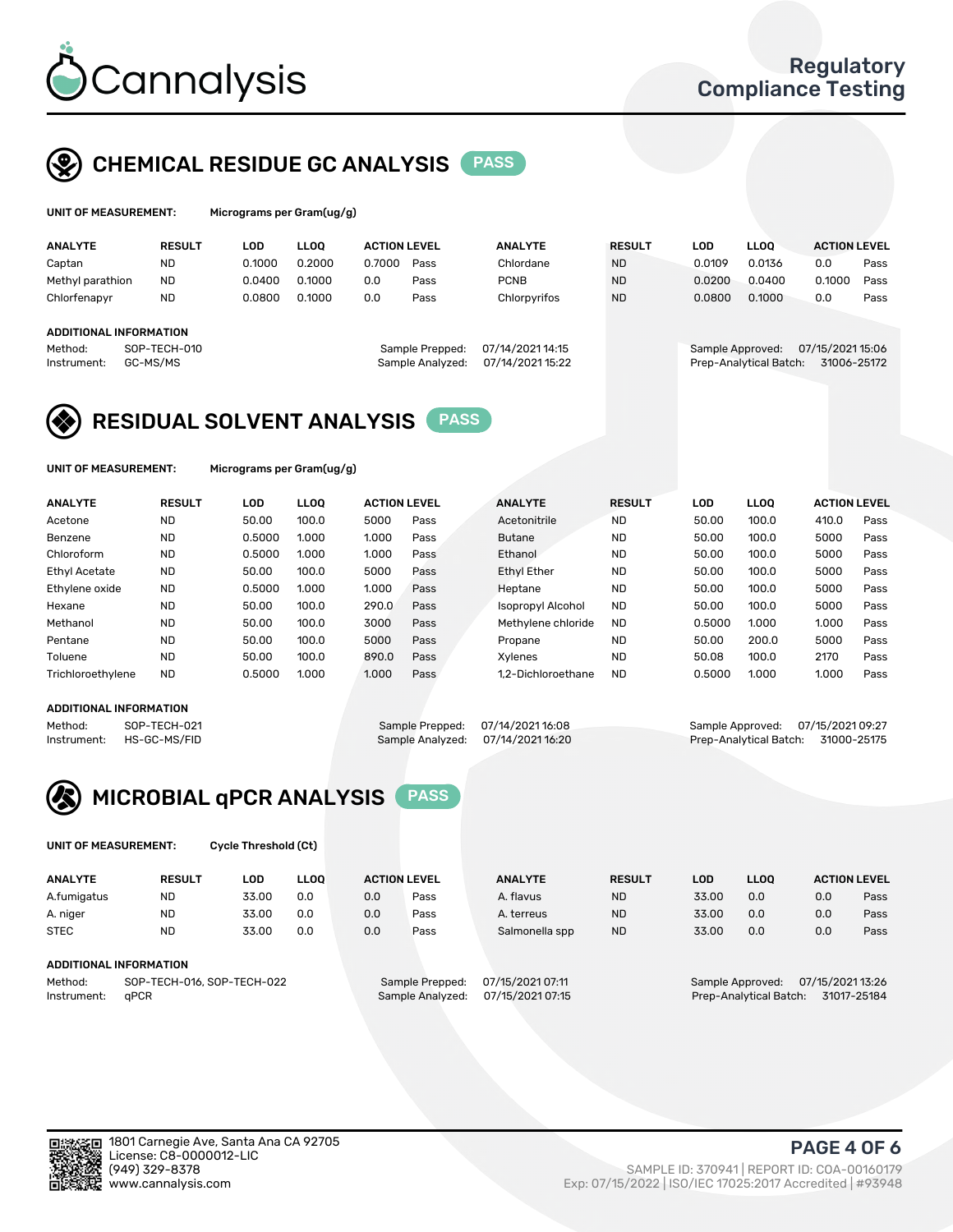



| UNIT OF MEASUREMENT:                      |               | Micrograms per Gram(ug/g)      |                                     |                     |  |                                      |                                       |            |             |                     |      |
|-------------------------------------------|---------------|--------------------------------|-------------------------------------|---------------------|--|--------------------------------------|---------------------------------------|------------|-------------|---------------------|------|
| <b>ANALYTE</b>                            | <b>RESULT</b> | <b>LOD</b>                     | <b>LLOO</b>                         | <b>ACTION LEVEL</b> |  | <b>ANALYTE</b>                       | <b>RESULT</b>                         | <b>LOD</b> | <b>LLOQ</b> | <b>ACTION LEVEL</b> |      |
| Arsenic                                   | <b>ND</b>     | 0.0120                         | 0.1000                              | 0.2000<br>Pass      |  | Cadmium                              | <b>ND</b>                             | 0.0072     | 0.0500      | 0.2000              | Pass |
| Lead                                      | $<$ LLOO      | 0.0068                         | 0.0500                              | 0.5000<br>Pass      |  | Mercury                              | <b>ND</b>                             | 0.0060     | 0.0500      | 0.1000              | Pass |
| <b>ADDITIONAL INFORMATION</b>             |               |                                |                                     |                     |  |                                      |                                       |            |             |                     |      |
| SOP-TECH-013<br>Method:                   |               |                                | 07/14/2021 11:25<br>Sample Prepped: |                     |  | 07/14/2021 17:22<br>Sample Approved: |                                       |            |             |                     |      |
| ICP-MS<br>Instrument:                     |               |                                |                                     | Sample Analyzed:    |  | 07/14/2021 13:45                     | Prep-Analytical Batch:<br>30991-25160 |            |             |                     |      |
| <b>MYCOTOXINS ANALYSIS</b><br><b>PASS</b> |               |                                |                                     |                     |  |                                      |                                       |            |             |                     |      |
| UNIT OF MEASUREMENT:                      |               | Micrograms per Kilogram(ug/kg) |                                     |                     |  |                                      |                                       |            |             |                     |      |
| <b>ANALYTE</b>                            | <b>RESULT</b> | <b>LOD</b>                     | <b>LLOO</b>                         | <b>ACTION LEVEL</b> |  | <b>ANALYTE</b>                       | <b>RESULT</b>                         | <b>LOD</b> | <b>LLOQ</b> | <b>ACTION LEVEL</b> |      |
| Aflatoxin B1                              | <b>ND</b>     | 1.000                          | 2.000                               | N/A                 |  | Aflatoxin B2                         | <b>ND</b>                             | 2.000      | 5.000       |                     | N/A  |

Aflatoxin G1 ND 2.000 5.000 N/A Aflatoxin G2 ND 2.000 5.000 N/A Total Aflatoxins ND 10.00 14.00 20.00 Pass Ochratoxin A ND 1.000 2.000 20.00 Pass

#### ADDITIONAL INFORMATION

Method: SOP-TECH-020 Sample Prepped: 07/14/2021 16:09 Sample Approved: 07/15/2021 09:30 Instrument: LC-MS/MS Sample Analyzed: 07/14/2021 17:40 Prep-Analytical Batch: 31016-25178



UNIT OF MEASUREMENT: Filth and Foreign Matter (%, #/3g)

| <b>ANALYTE</b>         | <b>RESULT</b>                     | LOD | <b>LLOO</b> | <b>ACTION LEVEL</b> |                                     | <b>ANALYTE</b>                       | <b>RESULT</b> | LOD | <b>LLOO</b>                                | <b>ACTION LEVEL</b>             |      |
|------------------------|-----------------------------------|-----|-------------|---------------------|-------------------------------------|--------------------------------------|---------------|-----|--------------------------------------------|---------------------------------|------|
| IF RH ME               | <b>ND</b>                         | 0.0 | 0.0         | 1.000               | Pass                                | <b>IFM</b>                           | <b>ND</b>     | 0.0 | 0.0                                        | 25.00                           | Pass |
| Mold                   | <b>ND</b>                         | 0.0 | 0.0         | 25.00               | Pass                                | <b>SSCD</b>                          | <b>ND</b>     | 0.0 | 0.0                                        | 25.00                           | Pass |
| ADDITIONAL INFORMATION |                                   |     |             |                     |                                     |                                      |               |     |                                            |                                 |      |
| Method:<br>Instrument: | SOP-TECH-009<br>Visual Inspection |     |             |                     | Sample Prepped:<br>Sample Analyzed: | 07/14/2021 14:54<br>07/14/2021 14:55 |               |     | Sample Approved:<br>Prep-Analytical Batch: | 07/14/2021 15:01<br>31010-25166 |      |



PAGE 5 OF 6